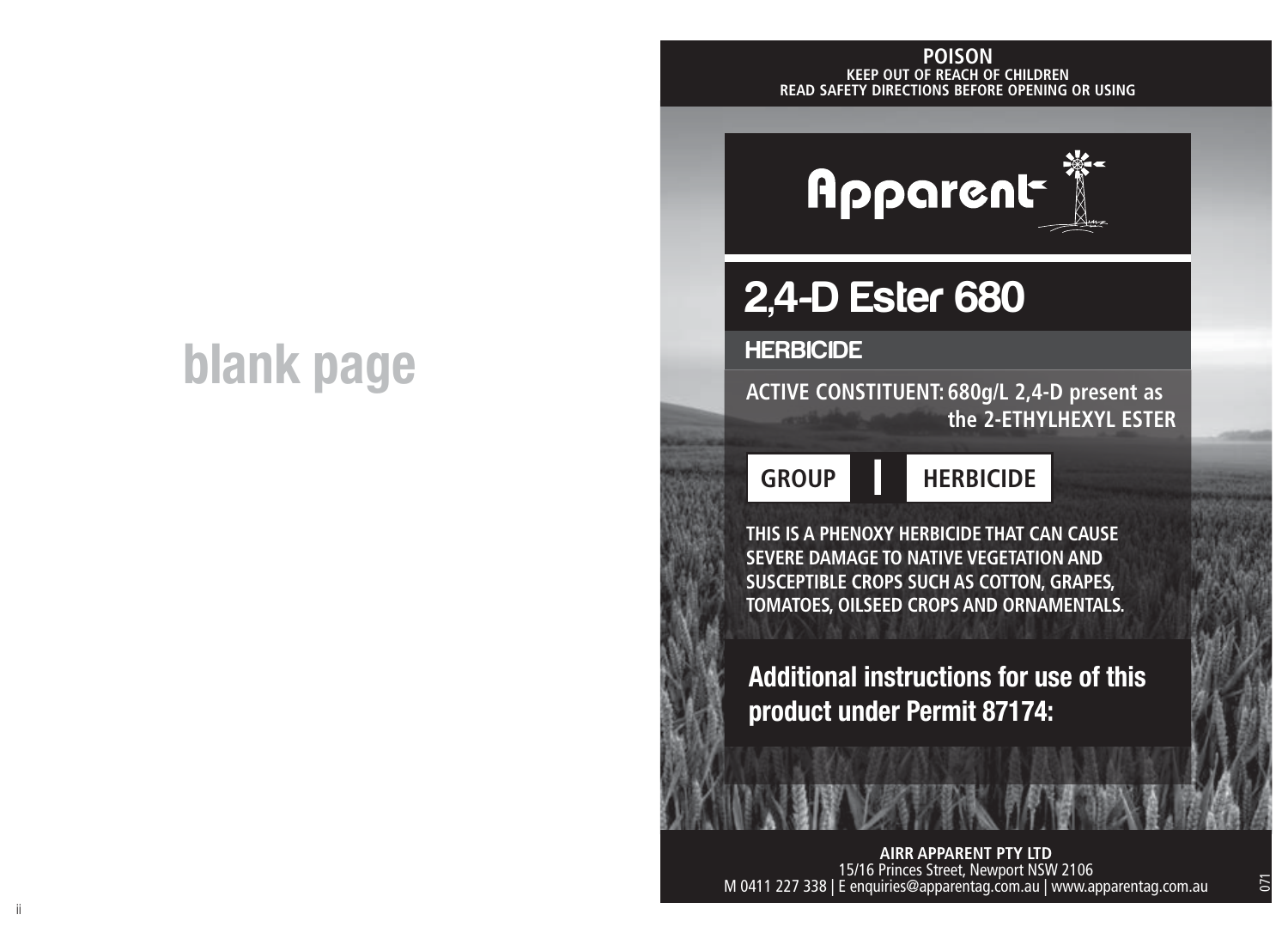#### **INSTRUCTIONS FOR PERSONS WHO POSSESS, HAVE CUSTODY OF OR USE THE CANCELLED OR SUSPENDED PRODUCT**

A person who possesses, has custody of or uses a product bearing a cancelled or suspended label referred to in the above Tables 1 and 2 in accordance with the instructions contained in this notice, is taken to have been issued with a permit under section 45B(3) of the Agvet Code to possess, have custody of or use the product bearing the cancelled or suspended label in accordance with those instructions.

The instructions in this notice form part of the amended label instructions for a 2,4-D product bearing a cancelled or suspended label.

Use of a 2,4-D product bearing a cancelled or suspended label may only take place in accordance with:

- 1. the instructions appearing on the cancelled or suspended label attached to the product; and
- 2. the general instructions in this notice; and

3. the instructions in this notice which correspond to the product's specific group. **POSSESSION OR CUSTODY**

A person may possess the product bearing the cancelled or suspended label referred to in the above tables in accordance with its label instructions for 12 months from the Date of Cancellation or Date of Suspension.

#### **USE, SUPPLY OR OTHERWISE DEAL WITH**

A person may use the product bearing the cancelled or suspended label referred to in Table 1 or 2 according to its label instructions, including any conditions relating to shelf life or expiry date, and the instructions in this notice, for 12 months from the Date of Cancellation or Date of Suspension.

#### **INSTRUCTIONS FOR USE**

Use of a 2,4-D product bearing a suspended or cancelled label may only take place in accordance with:

- the instructions appearing on the suspended or cancelled label attached to the product; and
- the instructions in this notice.

In the event of any inconsistency between the instructions appearing on the suspended or cancelled label for a product and the instructions in this notice, the instructions in this notice are to prevail to the extent of the inconsistency.

These instructions do not authorise any person to use a 2,4-D product bearing a suspended or cancelled label:

- in any situation; or
- at any time; or
- in any state or territory:

if the person would not be authorised to use the product in that situation, at that time, or in that state or territory under the instructions appearing on the suspended or cancelled label attached to the container for the product.

#### **INSTRUCTIONS FOR SUPPLY**

A person may supply, or cause to be supplied, at wholesale or retail level the product bearing a cancelled or suspended label referred to in Tables 1 and 2, for 12 months from the Date of Cancellation or Date of Suspension.

The supply of the product bearing a cancelled or suspended label may only take place in accordance with the following conditions (new supply instructions):

1. For products manufactured prior to 1 October 2020: at the time of supply, the supplier must provide to the person taking possession or custody of the product bearing a suspended or cancelled label a copy of these instructions.

#### Or

2. For products manufactured on or after 1 October 2020: either a copy of these instructions or the current approved label must be securely affixed to each container of the product.

#### **WARNING—CONTRAVENTIONS**

After the day that is 12 months from the Date of Cancellation or Date of Suspension it will be an offence against the Agvet Code to have possession or custody of the products bearing the cancelled or suspended labels with the intention to supply, or to supply the cancelled or suspended products bearing the cancelled or suspended labels. It is an offence to possess, have custody of, use, or otherwise deal with the products bearing the cancelled or suspended labels listed in Tables 1 and 2 in a manner that contravenes the above instructions.

#### **CONSEQUENCES OF FAILING TO COMPLY WITH INSTRUCTIONS**

Failing to comply with the instructions in this notice or the instructions detailed in the Gazette amounts to an offence under section 45C(5) of the Agvet Code and may result in civil penalty proceedings under section 45C(7) of the Agvet Code.

*If you have any questions, please contact Chemical Review by phone (02 6770 2400) or email (chemicalreview@apvma.gov.au). A summary of the decision is also available on the APVMA website.*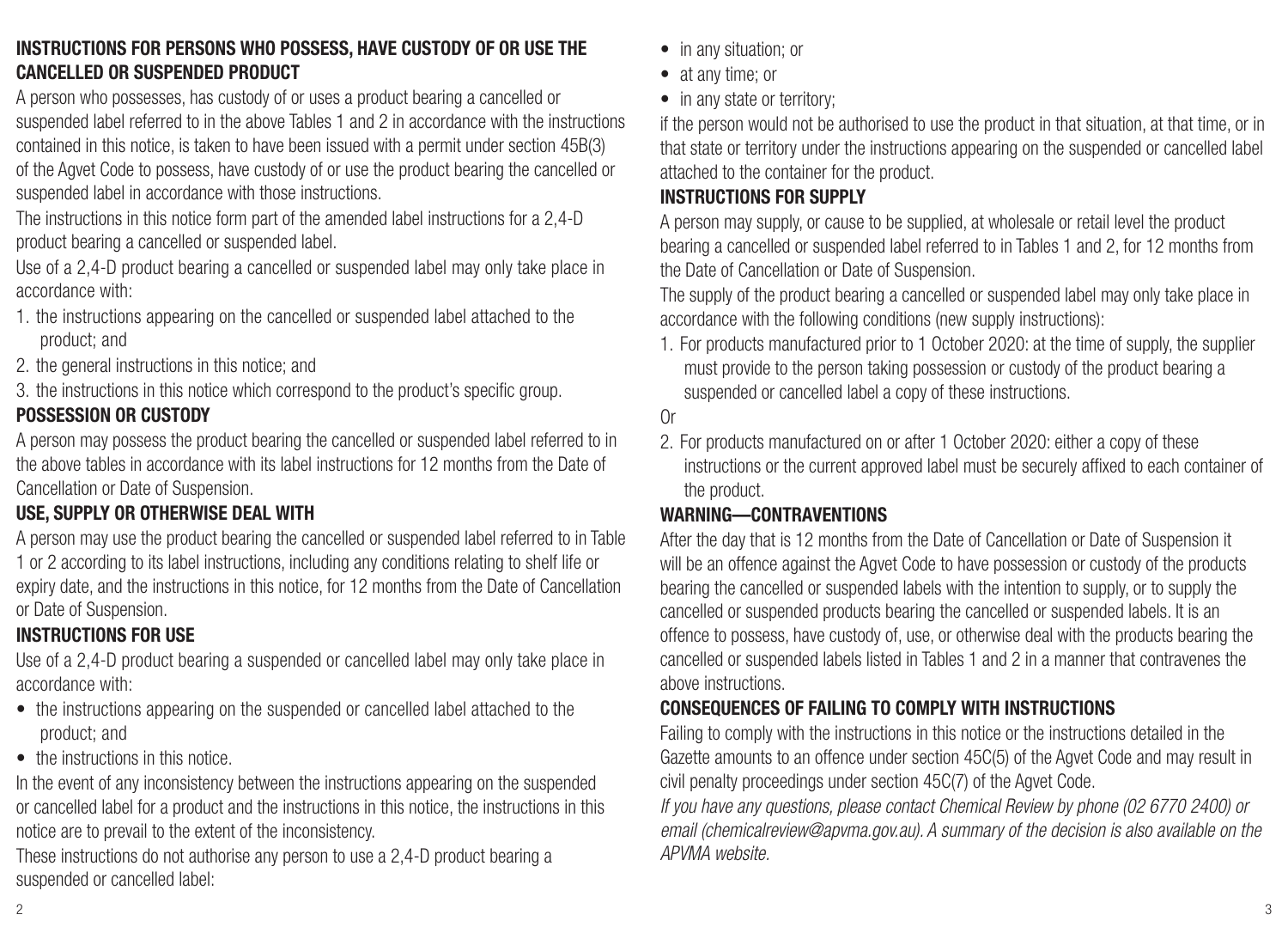#### **DIRECTIONS FOR USE:**

#### **GENERAL INSTRUCTIONS FOR ALL 2,4-D PRODUCTS BEARING A SUSPENDED OR CANCELLED LABEL**

#### **This is a phenoxy herbicide that can cause severe damage to native vegetation and susceptible crops such as cotton, grapes, tomatoes, oilseed crops and ornamentals.**

#### **Restraints**

**DO NOT** apply in a manner that may cause an unacceptable impact to native vegetation. agricultural crops, landscaped gardens and aquaculture production, or cause contamination of plant or livestock commodities, outside the application site from spray drift. The buffer zones in the relevant buffer zone tables below provide guidance but may not be sufficient in all situations. Wherever possible, correctly use application equipment designed to reduce spray drift and apply when the wind direction is away from these sensitive areas.

**DO NOT** allow bystanders to come into contact with the spray cloud.

**DO NOT** apply unless the wind speed is between 3 and 15 kilometres per hour at the application site during the time of application.

**DO NOT** apply if there are surface temperature inversion conditions present at the application site during the time of application. These conditions exist most evenings one to two hours before sunset and persist until one to two hours after sunrise.

#### **Recognising a surface temperature inversion**

A surface temperature inversion is likely to be present if:

- mist, fog, dew or a frost have occurred
- smoke or dust hangs in the air and moves sideways, just above the ground surface
- cumulus clouds that have built up during the day collapse towards evening
- wind speed is constantly less than 11 km/hr in the evening and overnight
- cool off-slope breezes develop during the evening and overnight
- distant sounds become clearer and easier to hear
- aromas become more distinct during the evening than during the day.

### **Spray timing**

- Spray during the day wherever possible. Vertical mixing of the air makes surface temperature inversions unlikely and will reduce the risk of drift caused by surface temperature inversions.
- There is a very low risk of surface temperature inversion when there is continuous overcast weather, with low and heavy cloud and/or wind speed remains above 11km/h for the whole period between sunset and sunrise.

• A lack of suitable weather conditions for spraying over extended periods is not an excuse for spraying in unsuitable conditions.

**DO NOT** apply if crop or weeds are stressed due to dry or excessively moist conditions. **DO NOT** apply with spray droplets smaller than VERY COARSE spray droplets according to the ASAE S572.1 definition for standard nozzles.

**DO NOT** use if rain is likely within 6 hours.

#### **Monitoring and record keeping**

Users of this product **MUST** make an accurate written record of the details of each spray application within 24 hours following application and KEEP this record for a minimum of 2 years. The spray application details that must be recorded are:

- 1. date of use with start and finish times of application;
- 2. the specific location which must include address and paddock/s sprayed;
- 3. Product trade name (full name) of the product being used;
- 4. rate of application which must include the amount of product used per hectare and number of hectares applied to;
- 5. situation, crop or commodity to which the chemical was applied;
- 6. wind speed and direction during application;
- 7. air temperature and relative humidity during application;
- 8. nozzle brand, model, size, type, and spray system pressure measured during application;
- 9. height of spay boom from ground:
- 10.name and contact details of person applying this product (Additional record keeping and/or details may be required by the state or territory where this product is used).

#### **Watch for changes in weather conditions. Stop spraying immediately if a surface temperature inversion occurs or if spraying conditions become unsuitable for any other reason.**

**Advisory for boom sprayer use in cereals, fallow and pasture 1 October to 15 April**

- Use in cereals, fallow and pastures during the period **3 October to 15 April**, it is advised to:-
- Use nozzles that produce **extremely coarse (xc) to ultra coarse (uc) droplets**.
- Use higher water rates per ha, to give better efficacy.
- Use slower application speeds to allow operators to lower boom heights.
- $4$ • Increasing droplet size and water rates while reducing application speed will assist in mitigating off target inversion drift during summer spraying. Extremely coarse droplets will produce <3% driftable droplets.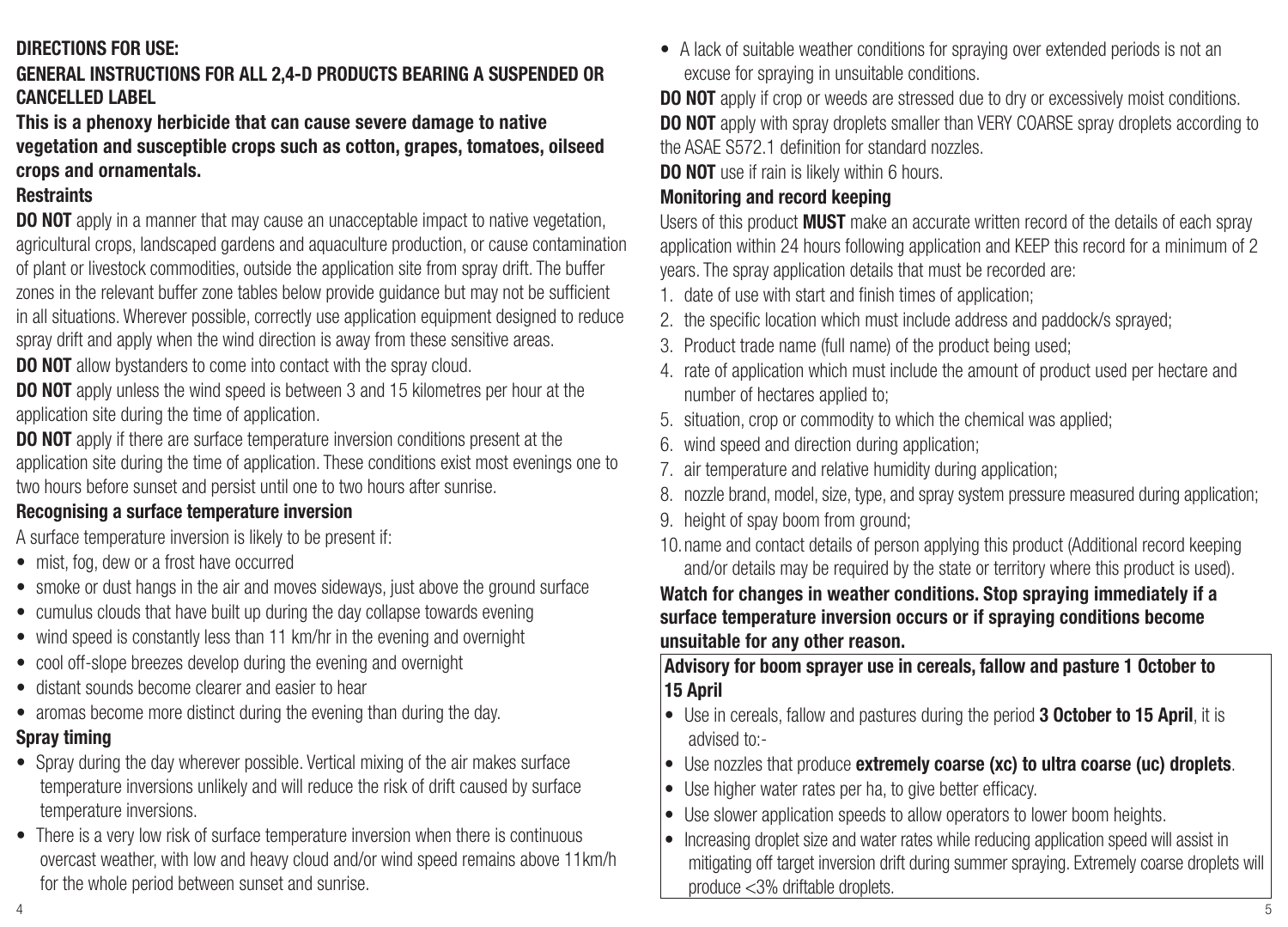#### **BOOM SPRAYERS (GROUND APPLICATION)**

**DO NOT** apply by a boom sprayer unless the following requirements are met:

- spray droplets not smaller than a VERY COARSE (VC) spray droplet size category (minimum XC between 3 October and 15 April – advisory).
- boom heights 0.5 metres or lower above the target canopy (the higher of either the crop canopy or the targeted weeds)
- minimum distances between the application site and downwind sensitive aquatic and wetland areas including aquacultural ponds, surface streams and rivers (see Aquatic 'Downwind mandatory no-spray zone' section of the following table titled 'Buffer zones for boom sprayers') are observed.
- minimum distances between the application site and downwind sensitive crops, gardens, landscaping vegetation, protected native vegetation or protected animal habitat (see Terrestrial 'Downwind mandatory no-spray zone' section of the following table titled 'Buffer zones for boom sprayers') are observed. The buffer zones provide guidance but may not always be completely protective of all agricultural crops.

#### **BUFFER ZONES FOR BOOM SPRAYERS:**

#### **Group 19a (680 g 2,4-D/L as EHE):**

| Application rate (/ha)                                          | Downwind mandatory no spray zone |                    |  |  |  |
|-----------------------------------------------------------------|----------------------------------|--------------------|--|--|--|
|                                                                 | Aquatic                          | <b>Terrestrial</b> |  |  |  |
| Dryland cropping: winter cereals and fallows                    |                                  |                    |  |  |  |
| Up to 230 mL (155 g ae/ha)                                      | 0 metres                         | 0 metres           |  |  |  |
| Up to 820 mL (560 g ae/ha)                                      | 5 metres                         | 15 metres          |  |  |  |
| Dryland cropping: Preparatory spray and harvest aid application |                                  |                    |  |  |  |
| Up to 1.7 L (1140 g ae/ha)                                      | 20 metres                        | 30 metres          |  |  |  |
| Tropical & subtropical uses: Sugarcane                          |                                  |                    |  |  |  |
| Up to 2.4 L (1620 g ae/ha)                                      | 30 metres                        | 40 metres          |  |  |  |
| Pasture                                                         |                                  |                    |  |  |  |
| Up to 4.7 L (3180 g ae/ha)                                      | 45 metres                        | 95 metres          |  |  |  |
| Up to 6.6 L (4488 g ae/ha)                                      | 70 metres                        | 160 metres         |  |  |  |
| Horticultural, non-orchard uses: Potatoes                       |                                  |                    |  |  |  |
| Up to 1.1 L (780 g ae/ha)                                       | 10 metres                        | 25 metres          |  |  |  |
| Up to 2.4 L (1620 g ae/ha)                                      | 30 metres                        | 40 metres          |  |  |  |

#### **DIRECTIONS FOR USE FOR AERIAL APPLICATION**

To enable aerial application of 2,4-D products the following instructions are provided:

**1. Nozzle selection to achieve mandatory VERY COARSE or Larger Droplet Size Categories for aerial application.**

#### **Important information**

These instructions inform users of 2,4-D products how to lawfully comply with the requirement of a VERY COARSE or larger spray droplet size category for aerial spray application.

**Complying with the requirement to use a specific droplet size category means using the correct nozzle that will deliver that droplet size category under the spray operation conditions being used. Only the following specific methods can be used for choosing the correct nozzle. Use one of the methods specified in these instructions to select a correct nozzle to deliver a VERY COARSE or larger droplet size category for aerial application.**

Instructions for Fixed-Wing Aerial Application – for VERY COARSE droplet size or larger categories

Instructions in this section apply to fixed-wing aerial application of products for which a label or a permit Spray Drift Restraint requires VERY COARSE spray droplet category. Nozzle choices must be made using Option 1 or 2 below.

#### **Mandatory Instructions for Fixed-Wing Aerial Applications**

#### **Option 1**

For up to a maximum aircraft speed of 120 knots and a VERY COARSE droplet size category, USE ONLY narrow angle flat fan nozzles with spray angle less than or equal to 25, orifice size 20 or greater and oriented straight back to the flight direction. USE ONLY a spray system pressure greater than or equal to 4 bar.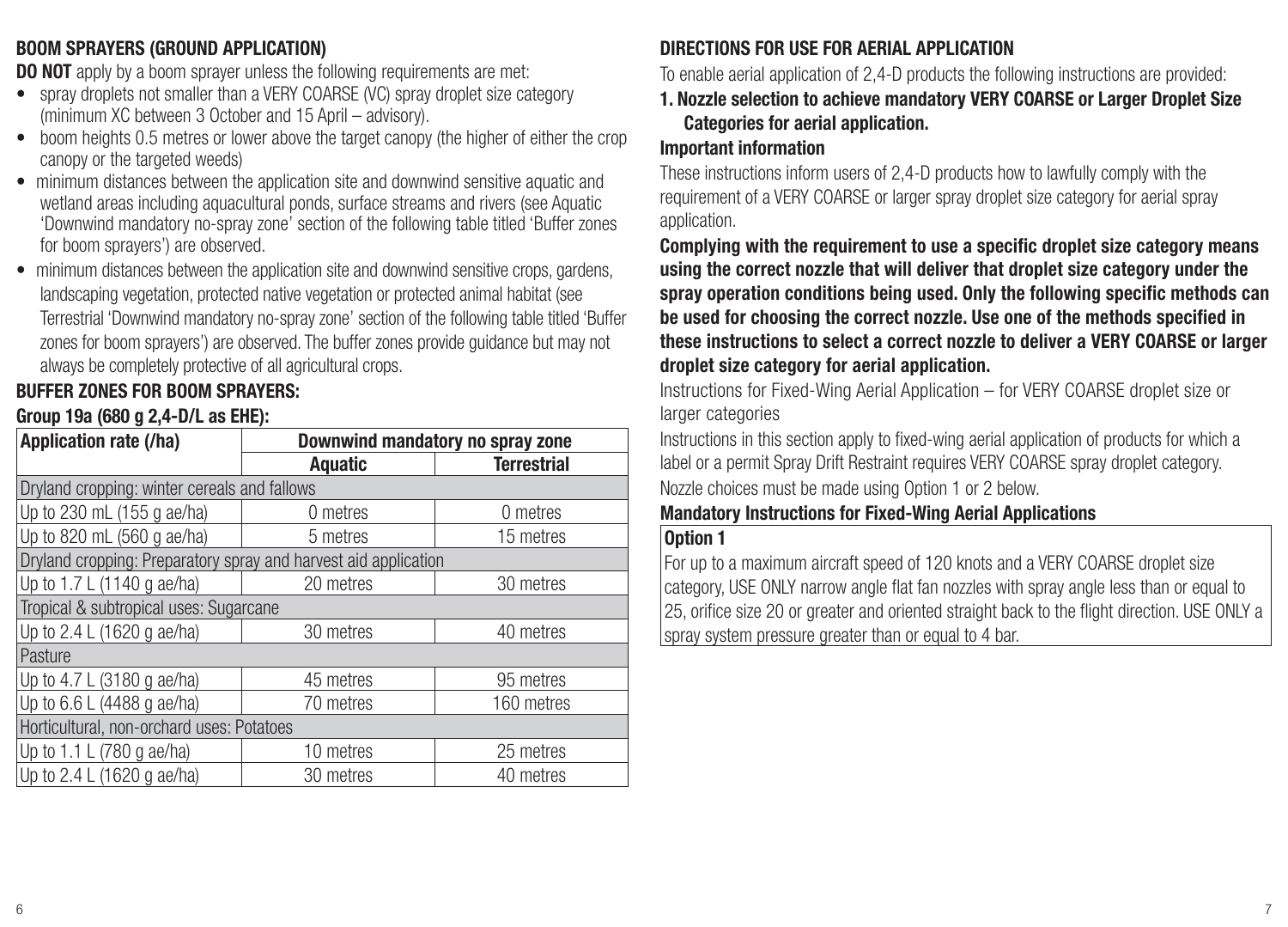#### **Option 2**

**USE ONLY** nozzles rated by the APVMA Approved AAAA Nozzle Calculator or the USDA-ARS Aerial Spray Nozzle Models as VERY COARSE to comply with a product label's requirement for a VERY COARSE spray droplet size category. When using the AAAA Nozzle Calculator or the USDA-ARS Aerial Spray Nozzle Models, aerial applicators must also follow the additional instructions below in (a), (b) and (c).

- (a) Aerial applicators must only use the droplet size category given in the nozzle calculator at the DV(0.1) position to identify a nozzle to comply with the required spray droplet category. The categories shown at the DV(0.5) and the DV(0.9) positions in the calculator must not be used for making a nozzle selection.
- (b) Aerial applicators must not apply at airspeeds greater than that speed used to select the nozzle. A nozzle identified as VERY COARSE can also be used at slower airspeeds provided that the nozzle angle and system pressure are kept the same.
- (c) When a particular pesticide product is chosen within the nozzle calculator as one of the conditions set to select a nozzle, then aerial applicators must use that specific pesticide product with that nozzle.

#### *Note – contact the Aerial Application Association of Australia (aaaa.org.au) for information on how to obtain access to the APVMA Approved AAAA Nozzle Calculator; the USDA-ARS Aerial Spray Nozzle Models can be downloaded from their website* (ars.usda.gov/plains-area/college-station-tx/southern-plains-

agricultural-research-center/aerial-application-technology-research/docs/a-models).

**Instructions for Helicopter Aerial Application – for VERY COARSE droplet size or larger categories**

Instructions in this section apply to helicopter application of products where a label or a permit Spray Drift Restraint requires VERY COARSE spray droplet category.

Nozzle choices must be made using Option 1 or 2 below.

#### **Mandatory Instructions for helicopter Aerial Applications**

#### **Option 1**

For helicopter applications requiring a VERY COARSE spray droplet size category, USE ONLY nozzles selected with the methods previously specified for fixed-wing aircraft in Section 1.

#### **Option 2**

When using Accu-Flo nozzles (Bishop Equipment Mfg Inc), USE ONLY nozzles rated according to the manufacturer's instructions to select the correct nozzle to apply a VERY COARSE or an EXTREMELY COARSE droplet size category to satisfy the label requirement for one of those specific droplet size categories.

**Examples of nozzles and settings that can achieve** VERY COARSE or Larger Droplet Size Categories using Section 1, Option 2 include;

| For flying speeds up to 120 knots (Fixed wing aircraft): |                                                 |                  |                |                                                                          |                 |           |
|----------------------------------------------------------|-------------------------------------------------|------------------|----------------|--------------------------------------------------------------------------|-----------------|-----------|
| <b>Nozzle</b>                                            | Fan Angle                                       | <b>Deflector</b> | <b>Orifice</b> | <b>Orientation</b>                                                       | <b>Pressure</b> | Category  |
| model                                                    | (deg)                                           |                  | <b>Size</b>    | to airstream                                                             | (psi)           |           |
|                                                          |                                                 |                  |                | (deg)                                                                    |                 |           |
| CP11TT                                                   |                                                 | $-$              | 10             | $\Omega$                                                                 | 40 or higher    | Very      |
| straight                                                 |                                                 |                  | 15             |                                                                          | 50 or higher    | Coarse    |
| stream                                                   |                                                 |                  | 20             |                                                                          | 60 or higher    |           |
| CP <sub>09</sub>                                         |                                                 | $\Omega$         | 0.078          | $\Omega$                                                                 | 70 or higher    |           |
|                                                          |                                                 |                  | 0.125          |                                                                          | 90 or higher    |           |
|                                                          |                                                 |                  |                | For flying speeds up to 100 knots (Fixed wing aircraft and Helicopters): |                 |           |
| <b>Nozzle</b>                                            | Fan Angle                                       | <b>Deflector</b> | <b>Orifice</b> | <b>Orientation to</b>                                                    | <b>Pressure</b> | Category  |
| model                                                    | (deg)                                           |                  | <b>Size</b>    | airstream                                                                | (psi)           |           |
| CP <sub>09</sub>                                         |                                                 | $\Omega$         | 0.078          | $\Omega$                                                                 | 30 or higher    | Very      |
|                                                          |                                                 |                  | 0.125          |                                                                          | 35 or higher    | Coarse    |
| CP11TT                                                   |                                                 |                  | $10$ or        | $\Omega$                                                                 | 40 or higher    | Extremely |
| straight                                                 |                                                 |                  | larger         |                                                                          |                 | Coarse    |
| stream                                                   |                                                 |                  |                |                                                                          |                 |           |
|                                                          | For flying speeds up to 60 knots (Helicopters): |                  |                |                                                                          |                 |           |
| <b>Nozzle</b>                                            | Fan Angle                                       | <b>Deflector</b> | <b>Orifice</b> | <b>Orientation to</b>                                                    | <b>Pressure</b> | Category  |
| model                                                    | (deg)                                           |                  | Size           | airstream                                                                | (psi)           |           |
| CP <sub>09</sub>                                         |                                                 | 30               | 0.078          | $\Omega$                                                                 | 30 or higher    | Very      |
|                                                          |                                                 |                  |                |                                                                          |                 | Coarse    |
|                                                          |                                                 |                  | 0.125          |                                                                          | 30 or higher    | Extremelv |
|                                                          |                                                 |                  |                |                                                                          |                 | Coarse    |
| CP <sub>03</sub>                                         | $\Omega$                                        |                  | $0.062$ or     | $\Omega$                                                                 | 30              | Extremely |
|                                                          |                                                 |                  | larger         |                                                                          |                 | Coarse    |
| <b>STANDARD</b>                                          | 40                                              |                  | 6 or           | $\Omega$                                                                 | 30 or higher    | Very      |
| Flat Fan                                                 |                                                 |                  | larger         |                                                                          |                 | Coarse    |
| <b>STANDARD</b>                                          | 40                                              |                  | $10$ or        | $\Omega$                                                                 | 30 or higher    | Extremely |
| Flat Fan                                                 |                                                 |                  | larger         |                                                                          |                 | Coarse    |
| CP11TT                                                   | 40                                              |                  | 6 or           | $\Omega$                                                                 | 30 or higher    | Verv      |
| FF40                                                     |                                                 |                  | larger         |                                                                          |                 | Coarse    |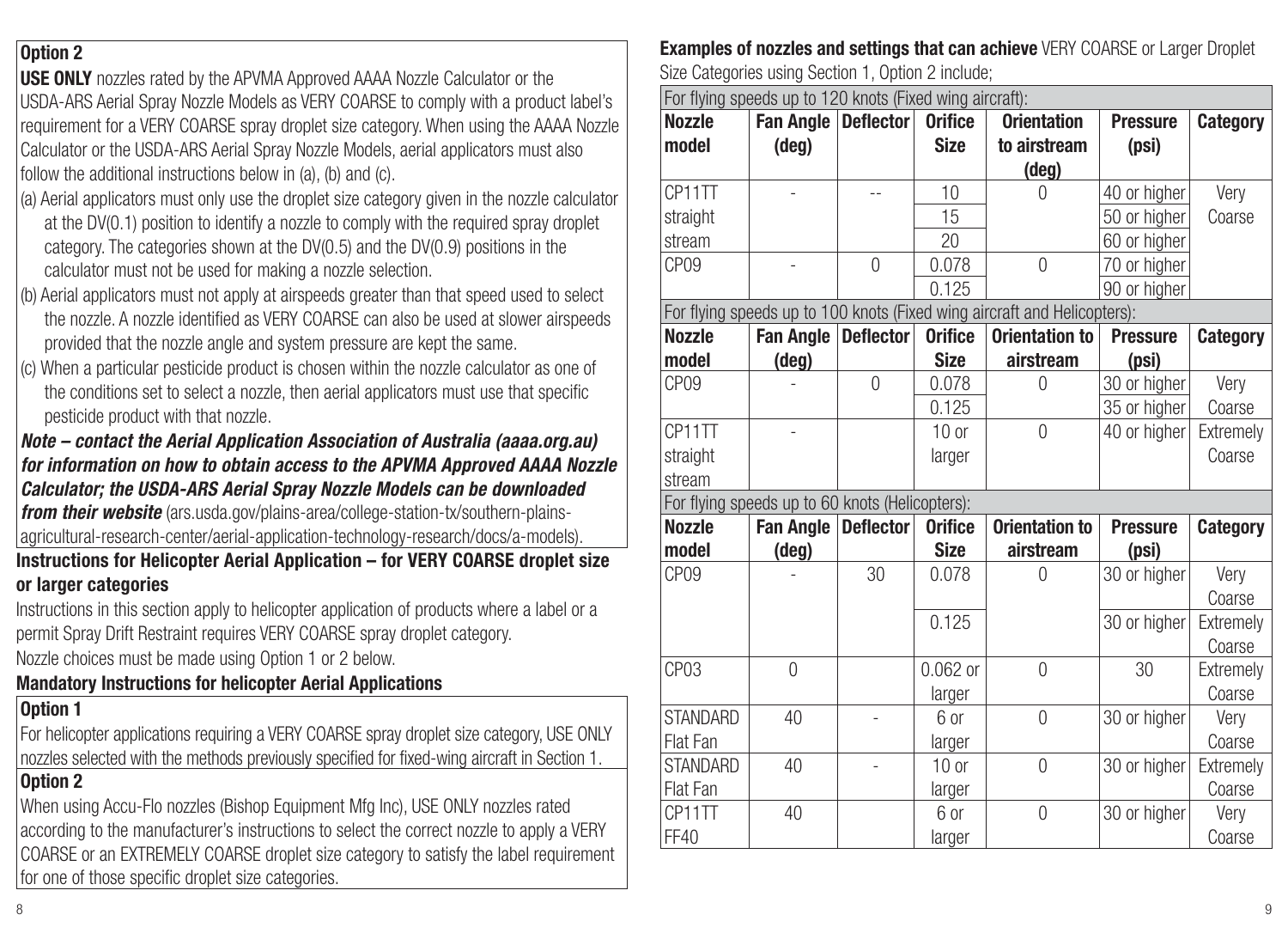#### **AERIAL APPLICATION**

**DO NOT** apply by aerial application unless the following requirements are met:

- spray droplets not smaller than a VERY COARSE (VC) spray droplet size category
- release heights 5 metres or lower above the target canopy
- minimum distances between the application site and downwind sensitive aquatic and wetland areas including aquacultural ponds, surface streams and rivers (see Aquatic 'Downwind mandatory no-spray zone' section of the following table titled 'Buffer zones for aircraft) are observed.
- minimum distances between the application site and downwind sensitive crops, gardens, landscaping vegetation, protected native vegetation or protected animal habitat (see Terrestrial 'Downwind mandatory no-spray zone' section of the following table titled 'Buffer zones for aircraft) are observed. The buffer zones provide guidance but may not always be completely protective of all agricultural crops.

#### **BUFFER ZONES FOR AIRCRAFT: 3 metre release height or lower above the target canopy**

**Group 19a (680 g 2,4-D/L as EHE): 3 metre release height or lower above the target canopy**

| <b>Application rate</b>                                         | Downwind mandatory no spray zone |                    |                   |                    |
|-----------------------------------------------------------------|----------------------------------|--------------------|-------------------|--------------------|
| (/ha)                                                           | <b>Fixed wing</b>                |                    | <b>Helicopter</b> |                    |
|                                                                 | Aquatic                          | <b>Terrestrial</b> | Aquatic           | <b>Terrestrial</b> |
| Dryland cropping: winter cereals and fallows                    |                                  |                    |                   |                    |
| Up to 0.23 L (155 g                                             | 20 metres                        | 35 metres          | 25 metres         | 35 metres          |
| ae/ha)                                                          |                                  |                    |                   |                    |
| Up to 0.8 L (560 g                                              | 60 metres                        | 90 metres          | 60 metres         | 80 metres          |
| ae/ha)                                                          |                                  |                    |                   |                    |
| Dryland cropping: Preparatory spray and harvest aid application |                                  |                    |                   |                    |
| Up to 1.7 L (1140 g                                             | 100 metres                       | 150 metres         | 90 metres         | 140 metres         |
| ae/ha)                                                          |                                  |                    |                   |                    |
| Tropical & subtropical uses: Sugarcane                          |                                  |                    |                   |                    |
| Up to 1.15 L (780 g                                             | 75 metres                        | 110 metres         | 70 metres         | 100 metres         |
| ae/ha)                                                          |                                  |                    |                   |                    |
| Up to 2.4 L (1620 g                                             | 130 metres                       | 250 metres         | 120 metres        | 180 metres         |
| ae/ha)                                                          |                                  |                    |                   |                    |

#### **BUFFER ZONES FOR AIRCRAFT: 5 metre release height or lower above the target canopy**

**Group 19a (680 g 2,4-D/L as EHE): 5 metre release height or lower above the target canopy**

| Application rate (/ha)                                          | Downwind mandatory no spray zone |                    |            |                    |
|-----------------------------------------------------------------|----------------------------------|--------------------|------------|--------------------|
|                                                                 |                                  | <b>Fixed wing</b>  |            | <b>Helicopter</b>  |
|                                                                 | Aquatic                          | <b>Terrestrial</b> | Aquatic    | <b>Terrestrial</b> |
| Dryland cropping: winter cereals and fallows                    |                                  |                    |            |                    |
| Up to 0.23 L (155 g                                             | 40 metres                        | 65 metres          | 50 metres  | 65 metres          |
| ae/ha)                                                          |                                  |                    |            |                    |
| Up to 0.8 L (560 g                                              | 110 metres                       | 160 metres         | 95 metres  | 130 metres         |
| ae/ha)                                                          |                                  |                    |            |                    |
| Dryland cropping: Preparatory spray and harvest aid application |                                  |                    |            |                    |
| Up to 1.7 L (1140 g                                             | 190 metres                       | 350 metres         | 150 metres | 210 metres         |
| ae/ha)                                                          |                                  |                    |            |                    |
| Tropical & subtropical uses: Sugarcane                          |                                  |                    |            |                    |
| Up to 1.15 L (780 g                                             | 140 metres                       | 220 metres         | 120 metres | 160 metres         |
| ae/ha)                                                          |                                  |                    |            |                    |
| Up to 2.4 L (1620 g                                             | 300 metres                       | 550 metres         | 190 metres | 300 metres         |
| lae/ha)                                                         |                                  |                    |            |                    |

#### **Pasture application by air – 5 m release height**

Application rate 4500 g ae/ha, VERY COARSE droplet size, Aerial application (Group 18, 19a, 19b): 5 m release height or lower above target canopy

#### **Aquatic protection**

|                                                                                                                                                                                 | Downwind no-spray zone |                   |  |
|---------------------------------------------------------------------------------------------------------------------------------------------------------------------------------|------------------------|-------------------|--|
| Wind speed range at time of                                                                                                                                                     | <b>Fixed Wing</b>      | <b>Helicopter</b> |  |
| application                                                                                                                                                                     |                        |                   |  |
| From 3 to 7 kilometres per hour                                                                                                                                                 | 750 metres             | 475 metres        |  |
| From 7 to 14 kilometres per hour                                                                                                                                                | Not supported          | 525 metres        |  |
| $\overline{r}$ and a set of the set of the set $\overline{r}$ and $\overline{r}$ and $\overline{r}$ and $\overline{r}$ and $\overline{r}$ and $\overline{r}$ and $\overline{r}$ |                        |                   |  |

**Terrestrial protection (2,4-D ester formulations)**

|                                  | Downwind no-spray zone          |               |  |
|----------------------------------|---------------------------------|---------------|--|
| Wind speed range at time of      | <b>Fixed Wing</b><br>Helicopter |               |  |
| application                      |                                 |               |  |
| From 3 to 7 kilometres per hour  | Not supported                   | 750 metres    |  |
| From 7 to 14 kilometres per hour | Not supported                   | Not supported |  |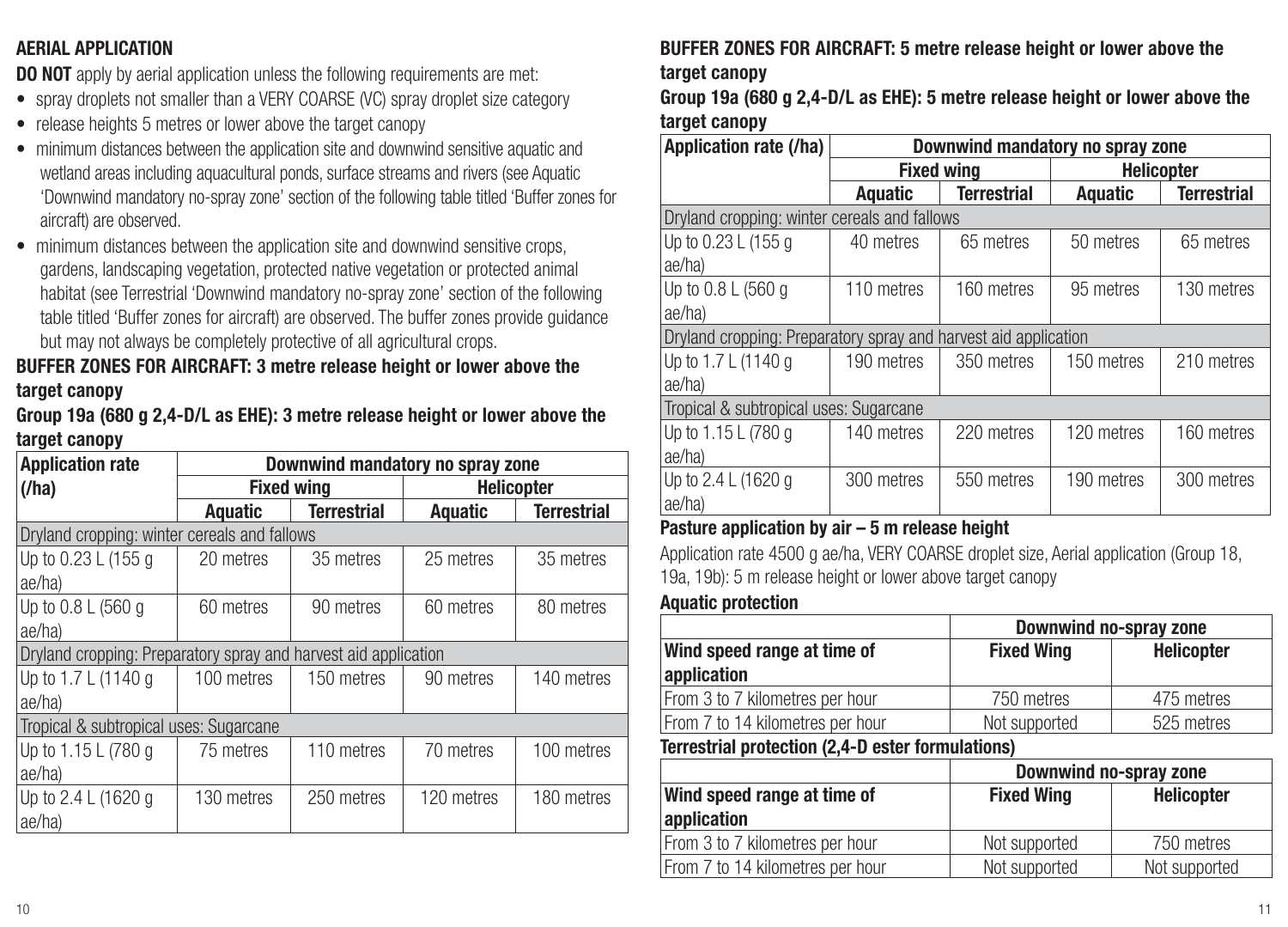Application rate 3180 g ae/ha, VERY COARSE droplet size, Aerial application (Group 18, 19a, 19b): 5 m release height or lower above target canopy

#### **Aquatic protection**

|                                         | Downwind no-spray zone |            |  |
|-----------------------------------------|------------------------|------------|--|
| Wind speed range at time of application | <b>Fixed Wing</b>      | Helicopter |  |
| From 3 to 7 kilometres per hour         | 575 metres             | 350 metres |  |
| From 7 to 14 kilometres per hour        | 650 metres             | 350 metres |  |

**Terrestrial protection (2,4-D ester formulations)**

|                                         | Downwind no-spray zone |            |  |
|-----------------------------------------|------------------------|------------|--|
| Wind speed range at time of application | <b>Fixed Wing</b>      | Helicopter |  |
| From 3 to 7 kilometres per hour         | Not supported          | 575 metres |  |
| From 7 to 14 kilometres per hour        | Not supported          | 625 metres |  |

#### **Pasture application – 3 m release height**

Application rate 4500 g ae/ha, VERY COARSE droplet size, Aerial application (Group 18, 19a, 19b): 3 m release height above target canopy

#### **Aquatic protection**

|                                         | Downwind no-spray zone |                   |  |
|-----------------------------------------|------------------------|-------------------|--|
| Wind speed range at time of application | <b>Fixed Wing</b>      | <b>Helicopter</b> |  |
| From 3 to 7 kilometres per hour         | 475 metres             | 300 metres        |  |
| From 7 to 14 kilometres per hour        | 475 metres             | 300 metres        |  |

#### **Terrestrial protection (2,4-D ester formulations)**

|                                         | Downwind no-spray zone |            |  |
|-----------------------------------------|------------------------|------------|--|
| Wind speed range at time of application | <b>Fixed Wing</b>      | Helicopter |  |
| From 3 to 7 kilometres per hour         | 750 metres             | 475 metres |  |
| From 7 to 14 kilometres per hour        | Not supported          | 525 metres |  |

Application rate 3180 g ae/ha, VERY COARSE droplet size, Aerial application (Group 18, 19a, 19b): 3 m release height above target canopy

#### **Aquatic protection**

|                                         | Downwind no-spray zone |                   |  |
|-----------------------------------------|------------------------|-------------------|--|
| Wind speed range at time of application | <b>Fixed Wing</b>      | <b>Helicopter</b> |  |
| From 3 to 7 kilometres per hour         | 325 metres             | 190 metres        |  |
| From 7 to 14 kilometres per hour        | 325 metres             | 210 metres        |  |

#### **Terrestrial protection (2,4-D ester formulations)**

|                                         | Downwind no-spray zone |            |  |
|-----------------------------------------|------------------------|------------|--|
| Wind speed range at time of application | <b>Fixed Wing</b>      | Helicopter |  |
| From 3 to 7 kilometres per hour         | 575 metres             | 575 metres |  |
| From 7 to 14 kilometres per hour        | 625 metres             | 625 metres |  |

**BUFFER ZONES FORESTRY USES FOR APPLICATION BY HELICOPTER AND ACCU-FLO NOZZLE, 0.020 ORIFICE OR LARGER (product groups 2, 3, 4, 5, 6, 7, 8a, 8b, 9a, 9b, 10, 11, 12, 13, 16, 14a, 14b)**

**DO NOT** apply by fixed wing aircraft

**DO NOT** apply by helicopter unless the following requirements are met:

- Accu-FloTM nozzles with orifice size 0.020 or larger are used.
- flying speed 102 km/hr (55 knots) or slower
- release heights 15 metres or lower above the target canopy
- minimum distances between the application site and downwind sensitive aquatic and wetland areas including aquacultural ponds, surface streams and rivers (see Aquatic 'Downwind mandatory no-spray zone' section of the following table titled 'Buffer zones for aircraft) are observed.
- minimum distances between the application site and downwind sensitive crops. gardens, landscaping vegetation, protected native vegetation or protected animal habitat (see Terrestrial 'Downwind mandatory no-spray zone' section of the following table titled 'Buffer zones for aircraft) are observed. The buffer zones provide guidance but may not always be completely protective of all agricultural crops.

| <b>Application rate</b>                                    | Wind speed range at time of      | Downwind mandatory no |                    |  |  |  |  |
|------------------------------------------------------------|----------------------------------|-----------------------|--------------------|--|--|--|--|
| (/ha)                                                      | application                      | spray zone            |                    |  |  |  |  |
|                                                            |                                  | <b>Helicopter</b>     |                    |  |  |  |  |
|                                                            |                                  | <b>Aquatic</b>        | <b>Terrestrial</b> |  |  |  |  |
| Release heights 15 metres or lower above the target canopy |                                  |                       |                    |  |  |  |  |
| Up to 1000 q                                               | From 7 to 15 kilometres per hour | 75 metres             | 75 metres          |  |  |  |  |
| ae/ha                                                      | From 3 to 7 kilometres per hour  | 35 metres             | 35 metres          |  |  |  |  |
| Release heights 10 metres or lower above the target canopy |                                  |                       |                    |  |  |  |  |
| Up to 1000 a                                               | From 7 to 15 kilometres per hour | 45 metres             | 45 metres          |  |  |  |  |
| ae/ha                                                      | From 3 to 7 kilometres per hour  | 15 metres             | 15 metres          |  |  |  |  |

#### **VERTICAL SPRAYERS**

**DO NOT** apply by a vertical sprayer unless the following requirements are met:

• Spray is not directed above the target canopy